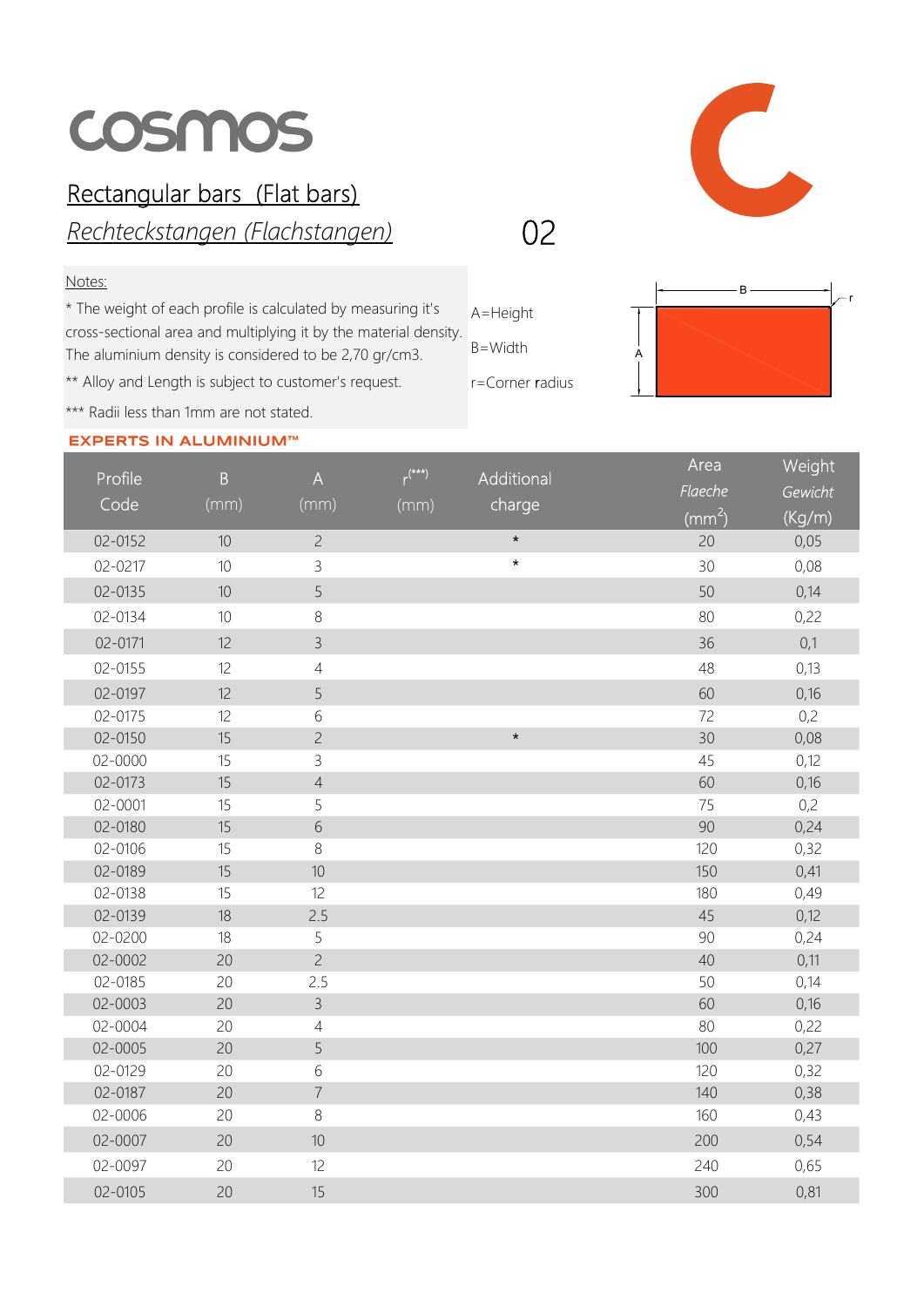| Profile     | $\overline{B}$  | $\boldsymbol{\mathsf{A}}$ | $r^{(**)}$ | Additional | Area                       | Weight  |
|-------------|-----------------|---------------------------|------------|------------|----------------------------|---------|
| Code        | (mm)            | (mm)                      |            | charge     | Flaeche                    | Gewicht |
|             |                 |                           | (mm)       |            | $\overline{(\text{mm}^2)}$ | (Kg/m)  |
| 02-0008     | 25              | $\overline{c}$            |            |            | 50                         | 0,14    |
| 02-0009     | 25              | $\mathcal{E}$             |            |            | 75                         | 0,2     |
| 02-0103     | 25              | $\overline{4}$            |            |            | 100                        | 0,27    |
| 02-0089     | 25              | 5                         |            |            | 125                        | 0,34    |
| 02-0124     | 25              | 6                         |            |            | 150                        | 0,41    |
| 02-0112     | 25              | $\,8\,$                   |            |            | 200                        | 0,54    |
| 02-0027     | 25              | $10$                      |            |            | 250                        | 0,68    |
| 02-0126     | 25              | 12                        |            |            | 300                        | 0,81    |
| 02-0113     | 25              | 15                        |            |            | 375                        | 1,01    |
| 02-0028     | 25              | 20                        |            |            | 500                        | 1,35    |
| 02-0204     | 28              | $\overline{7}$            |            |            | 196                        | 0,53    |
| $02 - 0010$ | 30              | $\overline{c}$            |            |            | 60                         | 0,16    |
| 02-0011     | 30              | $\mathsf{3}$              |            |            | 90                         | 0,24    |
| 02-0012     | 30              | $\sqrt{4}$                |            |            | 120                        | 0,32    |
| 02-0013     | 30              | 5                         |            |            | 150                        | 0,41    |
| 02-0014     | 30              | $\sqrt{6}$                |            |            | 180                        | 0,49    |
| 02-0015     | 30              | $\,8\,$                   |            |            | 240                        | 0,65    |
| 02-0026     | 30              | 10                        |            |            | 300                        | 0,81    |
| 02-0110     | 30              | 12                        |            |            | 360                        | 0,97    |
| 02-0029     | 30              | 15                        |            |            | 450                        | 1,22    |
| 02-0030     | 30 <sup>°</sup> | 20                        |            |            | 600                        | 1,62    |
| 02-0031     | 30              | 25                        |            |            | 750                        | 2,03    |
| 02-0202     | 35              | $\overline{c}$            |            |            | 70                         | 0,19    |
| 02-0148     | 35              | $\overline{3}$            |            |            | 105                        | 0,28    |
| 02-0102     | 35              | $\overline{4}$            |            |            | 140                        | 0,38    |
| 02-0164     | 35              | 5                         |            |            | 175                        | 0,47    |
| 02-0210     | 35              | 6                         |            |            | 210                        | 0,57    |
| 02-0114     | 35              | $\,8\,$                   |            |            | 280                        | 0,76    |
| 02-0107     | 35              | $10$                      |            |            | 350                        | 0,95    |
| 02-0147     | 35              | 12                        |            |            | 420                        | 1,13    |
| 02-0130     | 35              | 15                        |            |            | 525                        | 1,42    |
| 02-0172     | 35              | 20                        |            |            | 700                        | 1,89    |
| 02-0176     | 35              | 25                        |            |            | 875                        | 2,37    |
| 02-0188     | 35              | 30                        |            |            | 1050                       | 2,85    |
| 02-0016     | 40              | $\overline{c}$            |            |            | 80                         | 0,22    |
| 02-0017     | 40              | $\mathcal{E}$             |            |            | 120                        | 0,32    |
| 02-0018     | 40              | $\overline{4}$            |            |            | 160                        | 0,43    |
| 02-0019     | 40              | 5                         |            |            | 200                        | 0,54    |
| 02-0020     | 40              | $\,$ $\,$ $\,$            |            |            | 240                        | 0,65    |
| 02-0032     | 40              | $\,8\,$                   |            |            | 320                        | 0,86    |
| 02-0033     | 40              | $10$                      |            |            | 400                        | 1,08    |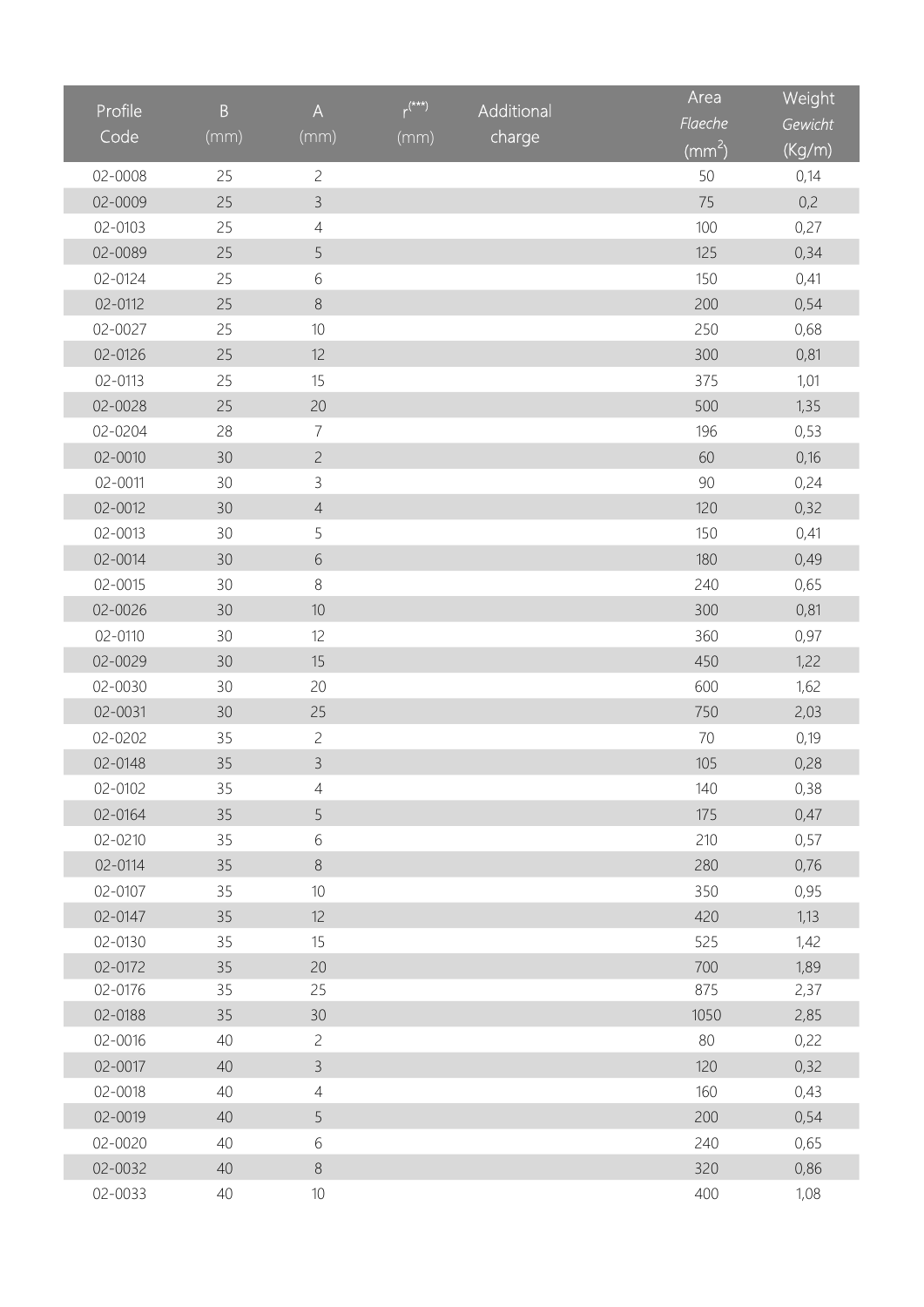| Profile           | $\overline{B}$ | $\boldsymbol{\mathsf{A}}$ | $r^{(**)}$ | Additional | Area                | Weight  |
|-------------------|----------------|---------------------------|------------|------------|---------------------|---------|
| $\overline{Code}$ | (mm)           | (mm)                      |            | charge     | Flaeche             | Gewicht |
|                   |                |                           | (mm)       |            | $\overline{(mm^2)}$ | (Kg/m)  |
| 02-0111           | 40             | 12                        |            |            | 480                 | 1,3     |
| 02-0034           | 40             | 15                        |            |            | 600                 | 1,62    |
| 02-0035           | 40             | 20                        |            |            | 800                 | 2,16    |
| 02-0108           | 40             | 25                        |            |            | 1000                | 2,7     |
| 02-0122           | 40             | 30                        |            |            | 1200                | 3,24    |
| 02-0203           | 40             | 35                        |            |            | 1400                | 3,79    |
| 02-0169           | 45             | $\mathcal{E}$             |            |            | 135                 | 0,36    |
| 02-0206           | 45             | 5                         |            |            | 225                 | 0,61    |
| 02-0158           | 45             | $\,8\,$                   |            |            | 360                 | 0,97    |
| 02-0192           | 45             | $10$                      |            |            | 450                 | 1,22    |
| 02-0167           | 45             | 15                        |            |            | 675                 | 1,82    |
| 02-0215           | 45             | 20                        |            |            | 900                 | 2,43    |
| 02-0021           | 50             | $\overline{c}$            |            |            | 100                 | 0,27    |
| 02-0036           | 50             | $\mathsf{3}$              |            |            | 150                 | 0,41    |
| 02-0022           | 50             | $\sqrt{4}$                |            |            | 200                 | 0,54    |
| 02-0023           | 50             | 5                         |            |            | 250                 | 0,68    |
| 02-0037           | 50             | $\sqrt{6}$                |            |            | 300                 | 0,81    |
| 02-0038           | 50             | $\,8\,$                   |            |            | 400                 | 1,08    |
| 02-0039           | 50             | 10                        |            |            | 500                 | 1,35    |
| 02-0116           | 50             | 12                        |            |            | 600                 | 1,62    |
| 02-0040           | 50             | 15                        |            |            | 750                 | 2,03    |
| 02-0151           | 50             | 18                        |            |            | 900                 | 2,43    |
| 02-0041           | 50             | 20                        |            |            | 1000                | 2,7     |
| 02-0099           | 50             | 25                        |            |            | 1250                | 3,38    |
| 02-0091           | 50             | 30                        |            |            | 1500                | 4,05    |
| 02-0220           | 50             | 35                        |            |            | 1750                | 4,72    |
| 02-0125           | 50             | 40                        |            |            | 2000                | 5,4     |
| 02-0198           | 55             | $10$                      |            |            | 550                 | 1,49    |
| 02-0024           | 60             | $\overline{c}$            |            |            | 120                 | 0,32    |
| 02-0025           | 60             | $\mathsf{3}$              |            |            | 180                 | 0,49    |
| 02-0090           | 60             | $\overline{4}$            |            |            | 240                 | 0,65    |
| 02-0042           | 60             | 5                         |            |            | 300                 | 0,81    |
| 02-0043           | 60             | 6                         |            |            | 360                 | 0,97    |
| 02-0044           | 60             | $8\,$                     |            |            | 480                 | 1,3     |
| 02-0045           | 60             | $10$                      |            |            | 600                 | 1,62    |
| 02-0123           | 60             | 12                        |            |            | 720                 | 1,94    |
| 02-0046           | 60             | 15                        |            |            | 900                 | 2,43    |
| 02-0047           | 60             | 20                        |            |            | 1200                | 3,24    |
| 02-0048           | 60             | 25                        |            |            | 1500                | 4,05    |
| 02-0049           | 60             | 30                        |            |            | 1800                | 4,86    |
| 02-0221           | 60             | 35                        |            |            | 2100                | 5,67    |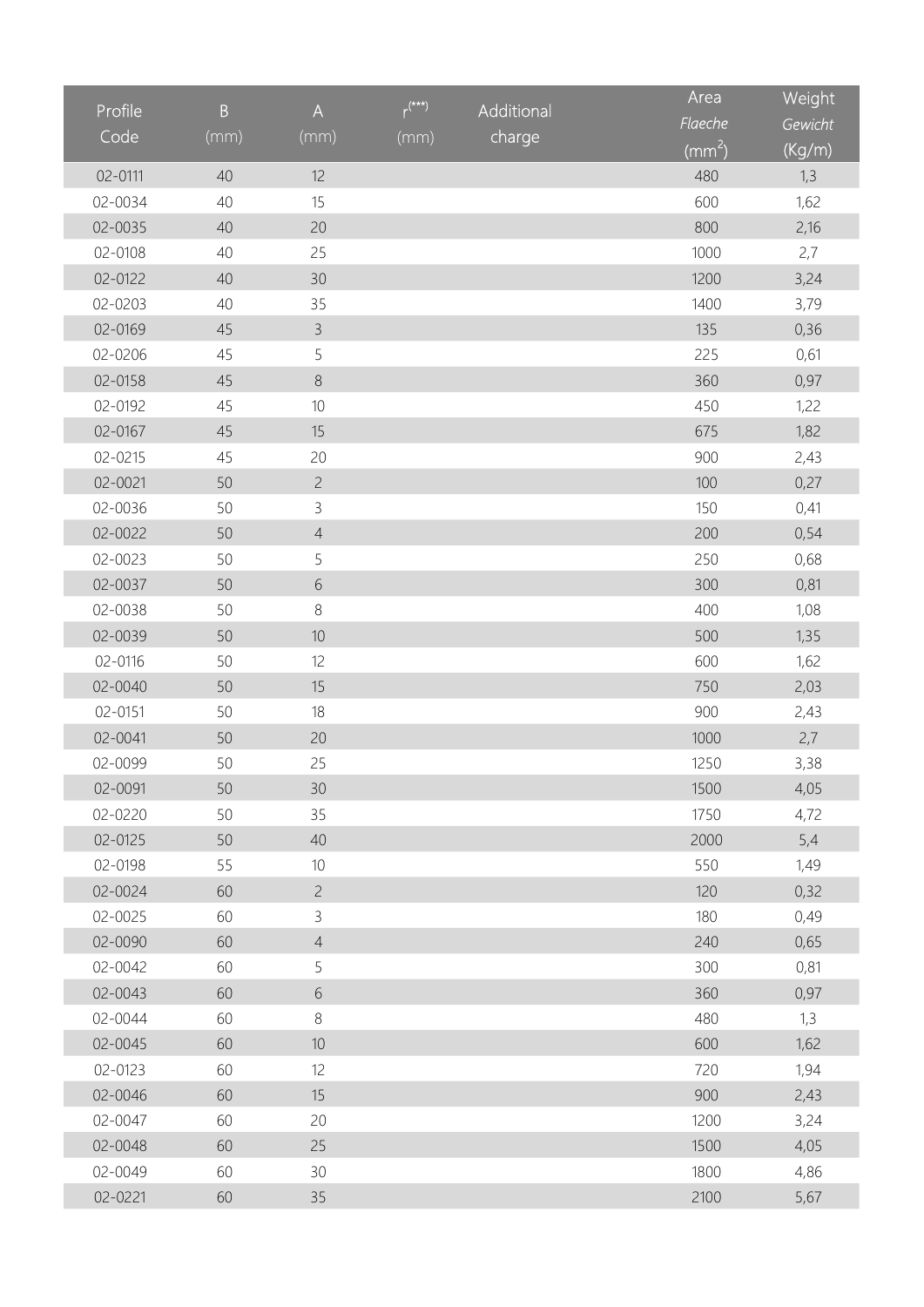| Profile | $\overline{B}$ | $\boldsymbol{\mathsf{A}}$ | $r^{(***)}$ | Additional | Area            | Weight  |
|---------|----------------|---------------------------|-------------|------------|-----------------|---------|
| Code    | (mm)           | (mm)                      |             | charge     | Flaeche         | Gewicht |
|         |                |                           | (mm)        |            | $\text{(mm}^2)$ | (Kg/m)  |
| 02-0050 | 60             | 40                        |             |            | 2400            | 6,48    |
| 02-0209 | 60             | 50                        |             |            | 3000            | 8,13    |
| 02-0159 | 65             | 5                         |             |            | 325             | 0,88    |
| 02-0178 | 65             | $10$                      |             |            | 650             | 1,76    |
| 02-0214 | 65             | 20                        |             |            | 1300            | 3,51    |
| 02-0183 | 70             | $\overline{c}$            |             |            | 140             | 0,38    |
| 02-0140 | 70             | 3                         |             |            | 210             | 0,57    |
| 02-0104 | 70             | $\sqrt{4}$                |             |            | 280             | 0,76    |
| 02-0133 | 70             | 5                         |             |            | 350             | 0,95    |
| 02-0131 | 70             | $\sqrt{6}$                |             |            | 420             | 1,13    |
| 02-0115 | 70             | $\,8\,$                   |             |            | 560             | 1,51    |
| 02-0051 | 70             | 10                        |             |            | 700             | 1,89    |
| 02-0199 | 70             | 12                        |             |            | 840             | 2,28    |
| 02-0121 | 70             | 15                        |             |            | 1050            | 2,84    |
| 02-0160 | 70             | 18                        |             |            | 1260            | 3,4     |
| 02-0141 | 70             | 20                        |             |            | 1400            | 3,78    |
| 02-0149 | 70             | 25                        |             |            | 1750            | 4,72    |
| 02-0127 | $70\,$         | 30                        |             |            | 2100            | 5,67    |
| 02-0156 | 70             | 40                        |             |            | 2800            | 7,56    |
| 02-0218 | 70             | 50                        |             |            | 3500            | 9,45    |
| 02-0101 | 75             | 5                         |             |            | 375             | 1,01    |
| 02-0207 | 75             | $\sqrt{6}$                |             |            | 450             | 1,22    |
| 02-0109 | 75             | 10                        |             |            | 750             | 2,03    |
| 02-0184 | 75             | 15                        |             |            | 1125            | 3,05    |
| 02-0094 | 80             | $\overline{c}$            |             |            | 160             | 0,43    |
| 02-0098 | 80             | $\mathsf{3}$              |             |            | 240             | 0,65    |
| 02-0095 | 80             | $\overline{4}$            |             |            | 320             | 0,86    |
| 02-0052 | 80             | 5                         |             |            | 400             | 1,08    |
| 02-0053 | 80             | 6                         |             |            | 480             | 1,3     |
| 02-0054 | 80             | $\,8\,$                   |             |            | 640             | 1,73    |
| 02-0055 | 80             | $10$                      |             |            | 800             | 2,16    |
| 02-0117 | 80             | 12                        |             |            | 960             | 2,59    |
| 02-0056 | 80             | 15                        |             |            | 1200            | 3,24    |
| 02-0057 | 80             | 20                        |             |            | 1600            | 4,32    |
| 02-0120 | 80             | 25                        |             |            | 2000            | 5,4     |
| 02-0100 | 80             | 30                        |             |            | 2400            | 6,48    |
| 02-0093 | 80             | 40                        |             |            | 3200            | 8,64    |
| 02-0058 | 80             | 50                        |             |            | 4000            | 10,8    |
| 02-0182 | 80             | 60                        |             |            | 4800            | 13,01   |
| 02-0194 | 85             | $10$                      |             |            | 850             | 2,3     |
| 02-0142 | $90\,$         | $\overline{4}$            |             |            | 360             | 0,97    |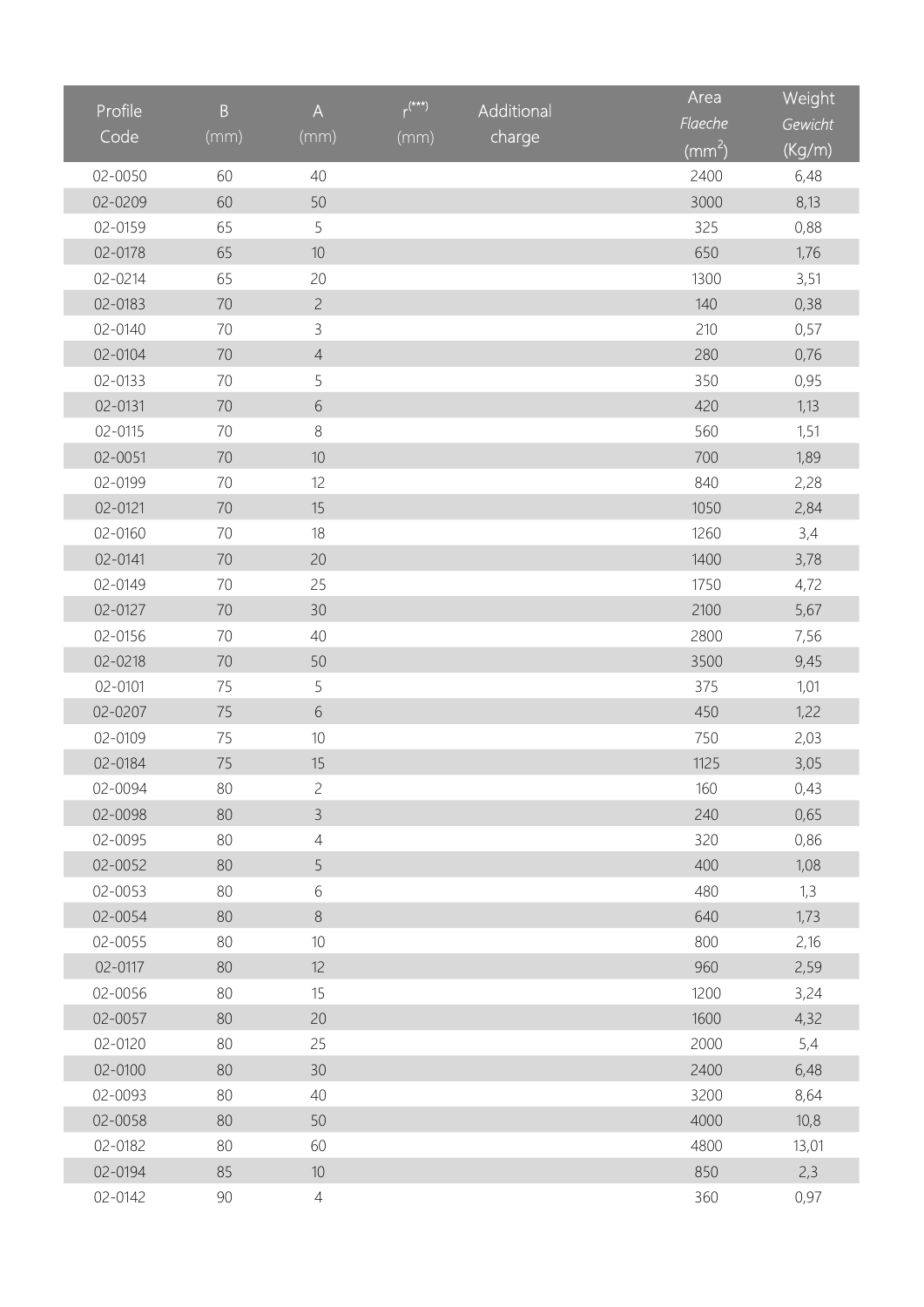| Profile | $\overline{B}$ | $\boldsymbol{\mathsf{A}}$ | $r^{(**)}$ | Additional | Area                | Weight  |
|---------|----------------|---------------------------|------------|------------|---------------------|---------|
| Code    |                |                           |            |            | Flaeche             | Gewicht |
|         | (mm)           | (mm)                      | (mm)       | charge     | $\overline{(mm^2)}$ | (Kg/m)  |
| 02-0137 | 90             | 5                         |            |            | 450                 | 1,22    |
| 02-0168 | 90             | $\,8\,$                   |            |            | 720                 | 1,94    |
| 02-0154 | 90             | $10$                      |            |            | 900                 | 2,43    |
| 02-0128 | 90             | 15                        |            |            | 1350                | 3,64    |
| 02-0191 | 90             | 20                        |            |            | 1800                | 4,88    |
| 02-0186 | 90             | 40                        |            |            | 3600                | 9,76    |
| 02-0213 | 100            | $\overline{c}$            |            | $\star$    | 200                 | 0,54    |
| 02-0190 | 100            | 3                         |            |            | 300                 | 0,81    |
| 02-0059 | 100            | $\sqrt{4}$                |            |            | 400                 | 1,08    |
| 02-0060 | 100            | 5                         |            |            | 500                 | 1,35    |
| 02-0061 | 100            | $\sqrt{6}$                |            |            | 600                 | 1,62    |
| 02-0062 | 100            | $\,8\,$                   |            |            | 800                 | 2,16    |
| 02-0063 | 100            | $10$                      |            |            | 1000                | 2,7     |
| 02-0132 | 100            | 12                        |            |            | 1200                | 3,24    |
| 02-0064 | 100            | 15                        |            |            | 1500                | 4,05    |
| 02-0065 | 100            | 20                        |            |            | 2000                | 5,4     |
| 02-0143 | 100            | 25                        |            |            | 2500                | 6,75    |
| 02-0066 | 100            | 30                        |            |            | 3000                | 8,1     |
| 02-0067 | 100            | 40                        |            |            | 4000                | 10,8    |
| 02-0068 | 100            | 50                        |            |            | 5000                | 13,5    |
| 02-0211 | 110            | 5                         |            |            | 550                 | 1,49    |
| 02-0162 | 110            | $10$                      |            |            | 1100                | 2,97    |
| 02-0179 | 110            | 30                        |            |            | 3300                | 8,94    |
| 02-0157 | 120            | 3                         |            |            | 360                 | 0,97    |
| 02-0070 | 120            | 5                         |            |            | 600                 | 1,62    |
| 02-0165 | 120            | 6                         |            |            | 720                 | 1,94    |
| 02-0071 | 120            | $\,8\,$                   |            |            | 960                 | 2,59    |
| 02-0072 | 120            | $10$                      |            |            | 1200                | 3,24    |
| 02-0145 | 120            | 12                        |            |            | 1440                | 3,89    |
| 02-0092 | 120            | 15                        |            |            | 1800                | 4,86    |
| 02-0073 | 120            | 20                        |            |            | 2400                | 6,48    |
| 02-0181 | 120            | 25                        |            |            | 3000                | 8,13    |
| 02-0074 | 120            | 30                        |            |            | 3600                | 9,72    |
| 02-0177 | 125            | 20                        |            |            | 2500                | 6,77    |
| 02-0201 | 130            | 5                         |            |            | 650                 | 1,76    |
| 02-0195 | 130            | $\,8\,$                   |            |            | 1040                | 2,91    |
| 02-0205 | 130            | $10$                      |            |            | 1300                | 3,52    |
| 02-0118 | 140            | 5                         |            |            | 700                 | 1,89    |
| 02-0136 | 140            | $\, 8$                    |            |            | 1120                | 3,02    |
| 02-0193 | 140            | $10$                      |            |            | 1400                | 3,79    |
| 02-0208 | 140            | 15                        |            |            | 2100                | 5,69    |